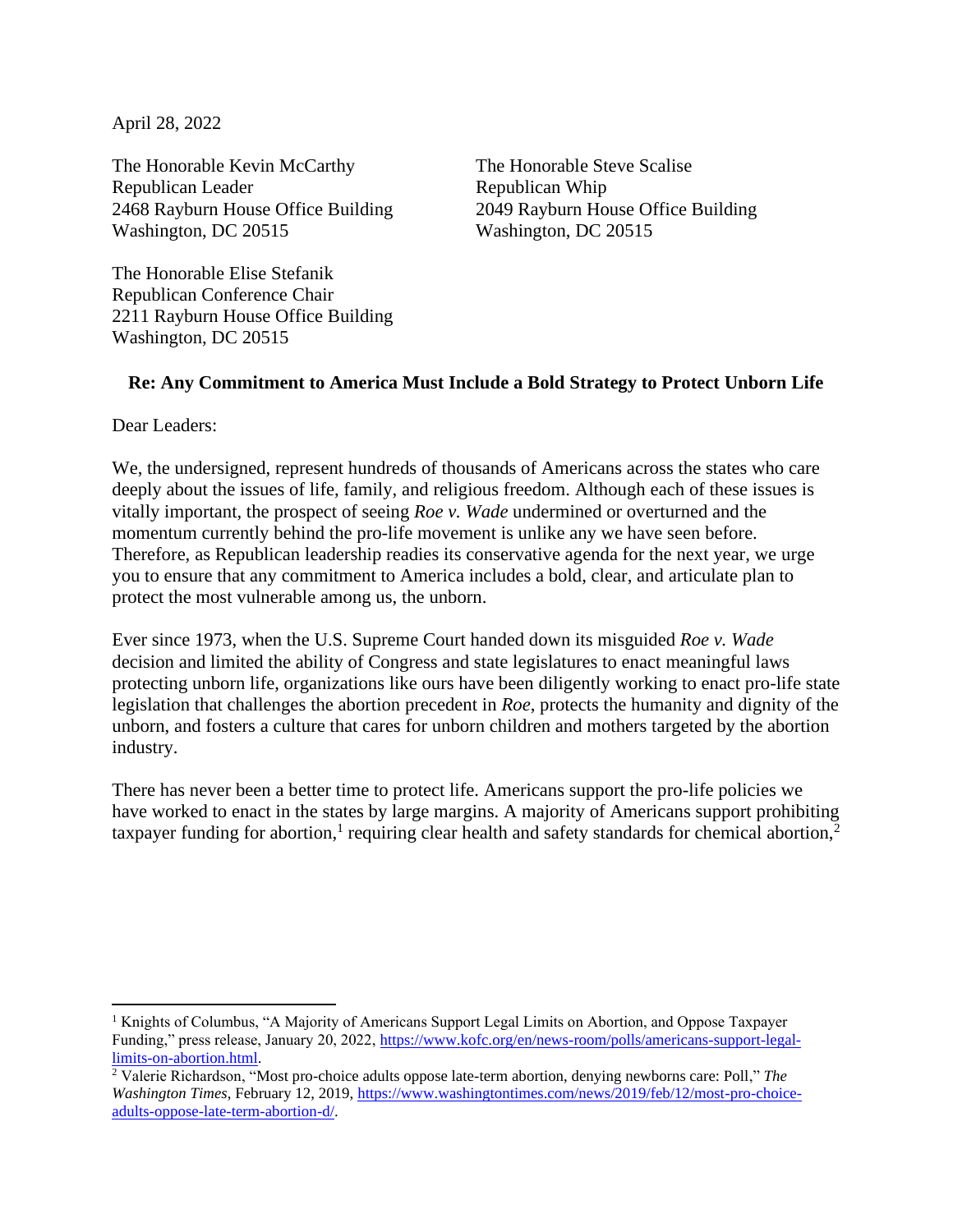providing immediate medical care for infants who survive abortion,<sup>3</sup> and protecting unborn children from the horrors of abortion as early as the first trimester.<sup>4</sup>

There have been major pro-life victories in recent years. Almost 600 pro-life laws have been enacted in the states since Republicans took office in a majority of state capitols in January 2011, making the past decade the most pro-life in history.<sup>5</sup> A Mississippi law protecting unborn life at 15 weeks gestation has been brought before the U.S. Supreme Court in *Dobbs v. Jackson Women's Health Organization*, presenting a clear opportunity for the court to overturn *Roe*. In September 2021, Texas became the first state to successfully enforce a law to protect unborn children when a heartbeat can be detected (generally around five to six weeks gestation); this law has reduced abortions in the state and received support from 55 percent of Texans, with even broader support specifically among Latinos.<sup>6</sup> Three states—Alabama, Arkansas, and Oklahoma—have successfully passed legislation prohibiting most abortions. <sup>7</sup> Strong pro-life laws have also received bipartisan support, with Louisiana Gov. John Bel Edwards (D) working with lawmakers from both parties in his state to sign a heartbeat protection act into law in 2019.<sup>8</sup>

However, the pro-abortion lobby has responded to these great pro-life successes by doubling down on its promotion of abortion in contested and Left-leaning states. For example, California and Maryland are considering laws to enshrine a right to abortion (the language of these bills may even allow the killing of an infant after birth).<sup>9</sup> Hawaii, Maryland, and Washington have loosened restrictions on who can perform abortions, allowing medical practitioners to perform dangerous abortion procedures with less training. And New Mexico has repealed all of its restrictions on abortion, leaving unborn children completely defenseless against this barbaric practice.

For its part, the Biden administration has taken clear actions to promote abortion and undermine pro-life successes in the states. It has gone after unrelated federal funding streams in pro-life states and allowed chemical abortion pills to be shipped through the mail without any health and safety protocols. Such extremist behavior from pro-abortion politicians will only increase as the pro-life movement continues to gain momentum.

<sup>7</sup> Family Research Council, "State Policy Brief: Total Abortion Bans," July 2021,

https://www.frc.org/statepolicybrief/total-abortion-ban.

<sup>3</sup> Susan B. Anthony List, "Poll: 77 Percent of Voters Want Congress to Protect Babies Born-Alive," press release, February 13, 2019[, https://www.sba-list.org/newsroom/press-releases/poll-77-percent-voters-want-congress-protect](https://www.sba-list.org/newsroom/press-releases/poll-77-percent-voters-want-congress-protect-babies-born-alive)[babies-born-alive.](https://www.sba-list.org/newsroom/press-releases/poll-77-percent-voters-want-congress-protect-babies-born-alive)

<sup>4</sup> David Crary and Hannah Fingerhut, "AP-NORC poll: Most say restrict abortion after 1st trimester," *Associated Press*, June 25, 2021, [https://apnews.com/article/only-on-ap-us-supreme-court-abortion-religion-health-](https://apnews.com/article/only-on-ap-us-supreme-court-abortion-religion-health-2c569aa7934233af8e00bef4520a8fa8)[2c569aa7934233af8e00bef4520a8fa8.](https://apnews.com/article/only-on-ap-us-supreme-court-abortion-religion-health-2c569aa7934233af8e00bef4520a8fa8)

<sup>5</sup> Elizabeth Nash, "State Policy Trends 2021: The Worst Year for Abortion Rights in Almost Half a Century," Guttmacher Institute, December 2021, [https://www.guttmacher.org/article/2021/12/state-policy-trends-2021-worst](https://www.guttmacher.org/article/2021/12/state-policy-trends-2021-worst-year-abortion-rights-almost-half-century)[year-abortion-rights-almost-half-century.](https://www.guttmacher.org/article/2021/12/state-policy-trends-2021-worst-year-abortion-rights-almost-half-century)

<sup>6</sup> Michael J. New, "Poll Shows Strong Support among Texans for the Heartbeat Bill," *National Review*, November 4, 2021, [https://www.nationalreview.com/corner/poll-shows-strong-support-among-texans-for-the-heartbeat-bill/.](https://www.nationalreview.com/corner/poll-shows-strong-support-among-texans-for-the-heartbeat-bill/)

<sup>8</sup> Melinda Deslatte, "Louisiana's Democratic governor signs abortion ban into law," *Associated Press*, May 30, 2019, [https://apnews.com/article/laws-health-us-news-ap-top-news-bills-37bc68bd214c436fae19a64d4d1af470.](https://apnews.com/article/laws-health-us-news-ap-top-news-bills-37bc68bd214c436fae19a64d4d1af470)

<sup>9</sup> Greg Burt, "Assembly Judiciary Committee Approves Infanticide Bill, But the Fight Is Just Beginning," California Family Council, April 8, 2022, [https://www.californiafamily.org/2022/04/assembly-judiciary-committee-approves](https://www.californiafamily.org/2022/04/assembly-judiciary-committee-approves-infanticide-bill-but-the-fight-is-just-beginning/)[infanticide-bill-but-the-fight-is-just-beginning/.](https://www.californiafamily.org/2022/04/assembly-judiciary-committee-approves-infanticide-bill-but-the-fight-is-just-beginning/)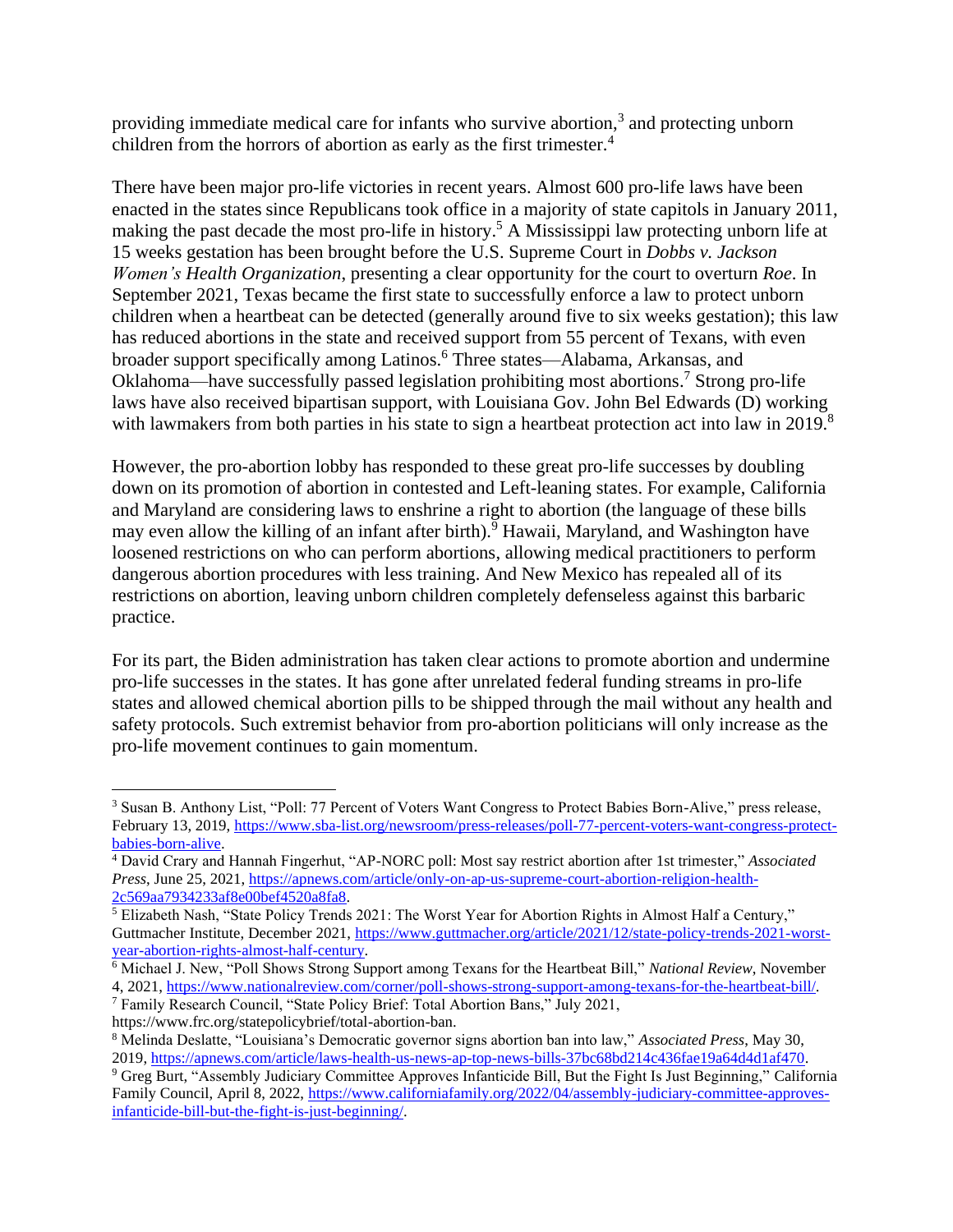Even if the Supreme Court overturns *Roe* this year, a strong congressional plan to protect unborn life will be needed. Current public polling trends and the recent state-level legislative successes indicate that congressional leaders would be wise to lean into the pro-life issue, not shy away from it. Our states need members of Congress who will speak on behalf of the unborn, hold votes on strong pro-life legislation, and push back against the Biden administration's extreme proabortion policies. We stand ready to support you in these efforts.

Life is winning in America. The pro-abortion lobby knows this, which is why they have been so hard at work. Our pro-life leaders on Capitol Hill, who are the voice for millions of unborn children in America, need to work equally as hard. Once again, we urge you to ensure that any commitment to America includes a bold, clear, and articulate plan to protect unborn lives.

Sincerely,

Tony Perkins President Family Research Council

Gene Mills President Louisiana Family Forum

Julaine Appling President Wisconsin Family Action

Jim Minnery President Alaska Family Action

Cathi Herrod President Center for Arizona Policy Action

John Helmberger Chief Executive Officer Minnesota Family Council

Mark Miloscia Executive Director Family Policy Institute of Washington Jonathan Keller President and CEO California Family Council

Jason McGuire Executive Director New Yorkers for Constitutional Freedoms

Peter Wolfgang Executive Director Family Institute of Connecticut

Eva Andrade President Hawaii Family Forum

Karen Bowling President Nebraska Family Alliance

John Rustin President North Carolina Family Policy Council

Michael Geer President Pennsylvania Family Council